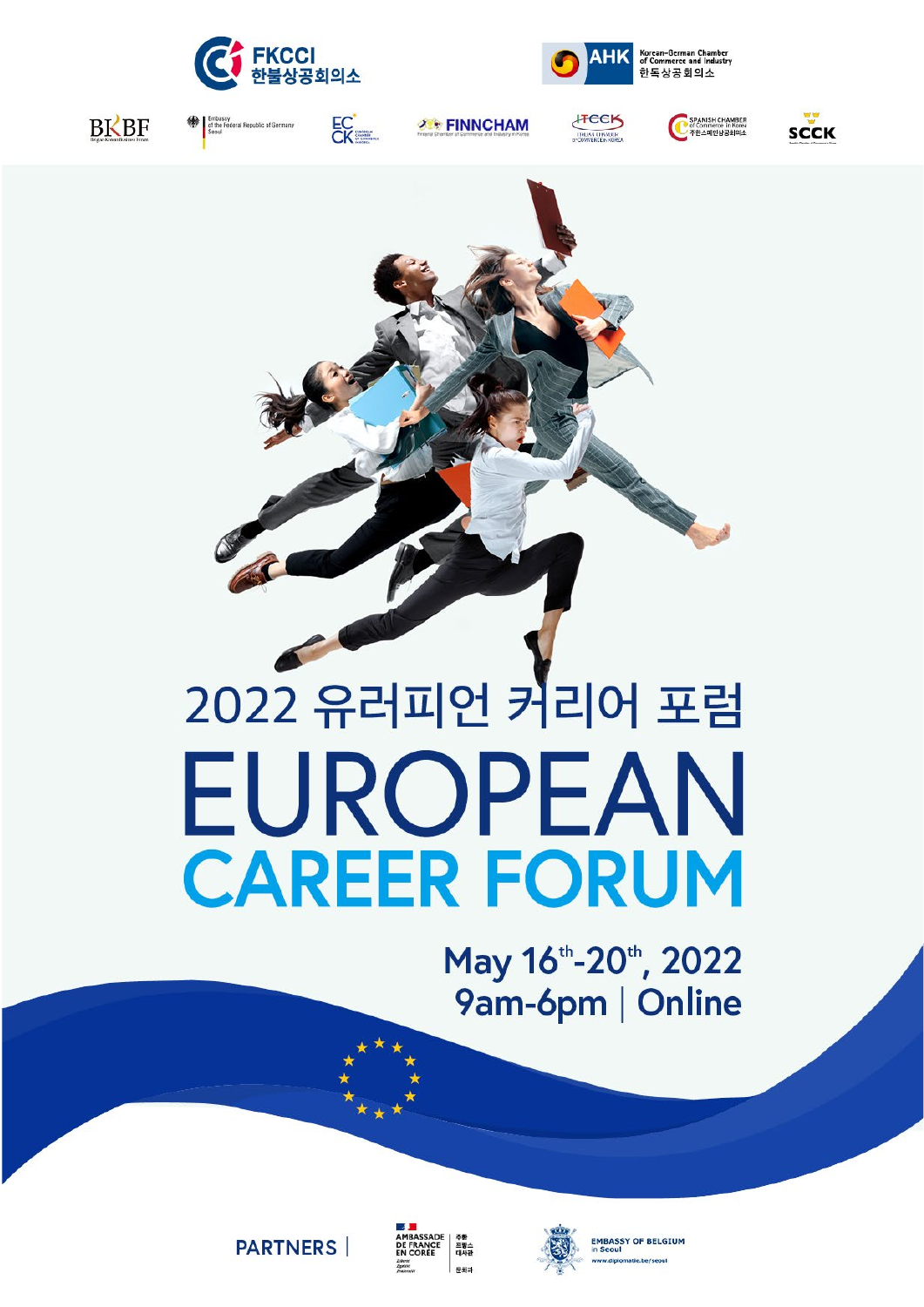





## **Contents**

# <span id="page-1-0"></span>**About the European Career Forum**

The first edition of the European Career Forum will take place virtually from May 16<sup>th</sup> to 20<sup>th</sup>, 2022. It presents an excellent opportunity for companies to connect with global talents. KGCCI members can participate with a free booth.

For participating companies, the Forum will be a place to promote their activities and recruit excellent global talents in their field of activity through a fully online user-friendly platform which enables booth visibility, talent & job selection, embedded meeting scheduling and visio conference tools.

For job seekers the Career Forum presents an excellent opportunity to explore a wide range of job openings, learn about job market trends and receive mentoring to boost their careers.

KGCCI is co-organizing the virtual European Career Forum with FKCCI and other bilateral chambers from Europe in collaboration with the German, French and Belgium Embassies in Korea.

### <span id="page-1-1"></span>**Event Overview**

- **Date:** May 16th 20th
- **Time:** 9am 6pm KST
- **Venue:** Fully online (Seekube)
- **Language:** English
- **Main Hosts:** FKCCI (France), KGCCI (Germany),
- **Co-Hosts:** BKBF (Belgium), ECCK (Europe), ESCCK (Spain), FINNCHAM (Finland), German Embassy in Korea, ITCCK (Italy), SCCK (Sweden)
- **Partners:** French Embassy in Korea, Belgium Embassy in Korea
- **Target number of attendees**: 1000

**[Register Here](https://kgccide.glueup.com/event/european-career-forum-2022-53661/)**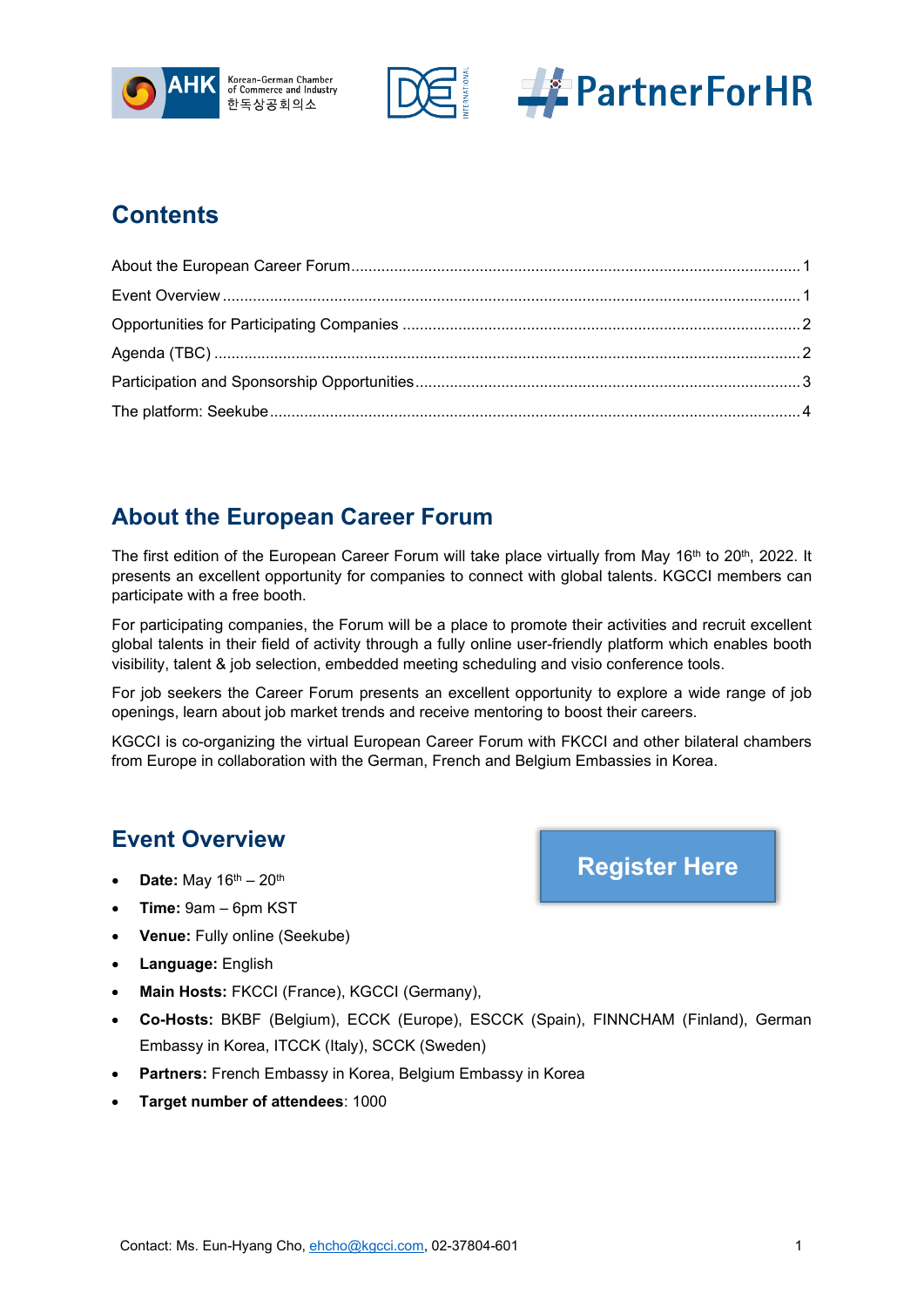



# <span id="page-2-0"></span>**Opportunities for Participating Companies**

#### **Recruit**

- Find the right candidate from wide variety of backgrounds and trainings
- Benefit from a user-friendly online platform enabling talents' selection, scheduling and organization of remote interviews
- Get help from the organizers regarding companies' recruitment needs so that they can target the right university departments and other professional networks

#### **Communicate & Promote**

- Present companies at their booth
- Share vision and opportunities
- Increase company's visibility to future young professionals

#### **Enhance their image**

- Associate with an event designed for helping students and young professionals
- Take initiative in responding and contributing to the growing academic and economic ties between Europe and Korea

#### **Contribute & Help the Community**

- Use their expertise to offer much needed insights and advice to students & professionals
- Contribute to the European-Korean community through their involvement

# <span id="page-2-1"></span>**Agenda (TBC)**

#### **Opening Day - Conference Hall**

**09:00 - 09:20 am - Opening** 

- H.E. Philippe LEFORT, French Ambassador to Korea
- H.E. Michael REIFFENSTUEL, German Ambassador to Korea
- H.E. Maria CASTILLO-FERNANDEZ, EU Ambassador to Korea

#### **09:20 – 09:40 am - Stakes of multilingualism in the economic sphere as key asset for cooperation between Europe and Korea**

• Mr. Daniel RIGNAULT, Attaché for Francophonie and Education at the Cultural Service of the French Embassy in Korea

#### **09:40 – 10:00 am – Importance of the business community between Europe and Korea**

• Mr. Christophe BESSE, Economic Attaché at the EU delegation in Korea

**10:00 – 10:20 am – Ausbildung (vocational training), Creating sustainable jobs in the Korean-German Business Community**

• Ms. Susanne Woehrle, Vice President KGCCI

#### **All Event Days - Exhibition Space**

#### **09:00 am – 06:00 pm: Booths' Animation**

- **Companies' presentation (TBC with each company)**
- **Testimonies of young professionals & Alumni (TBC)**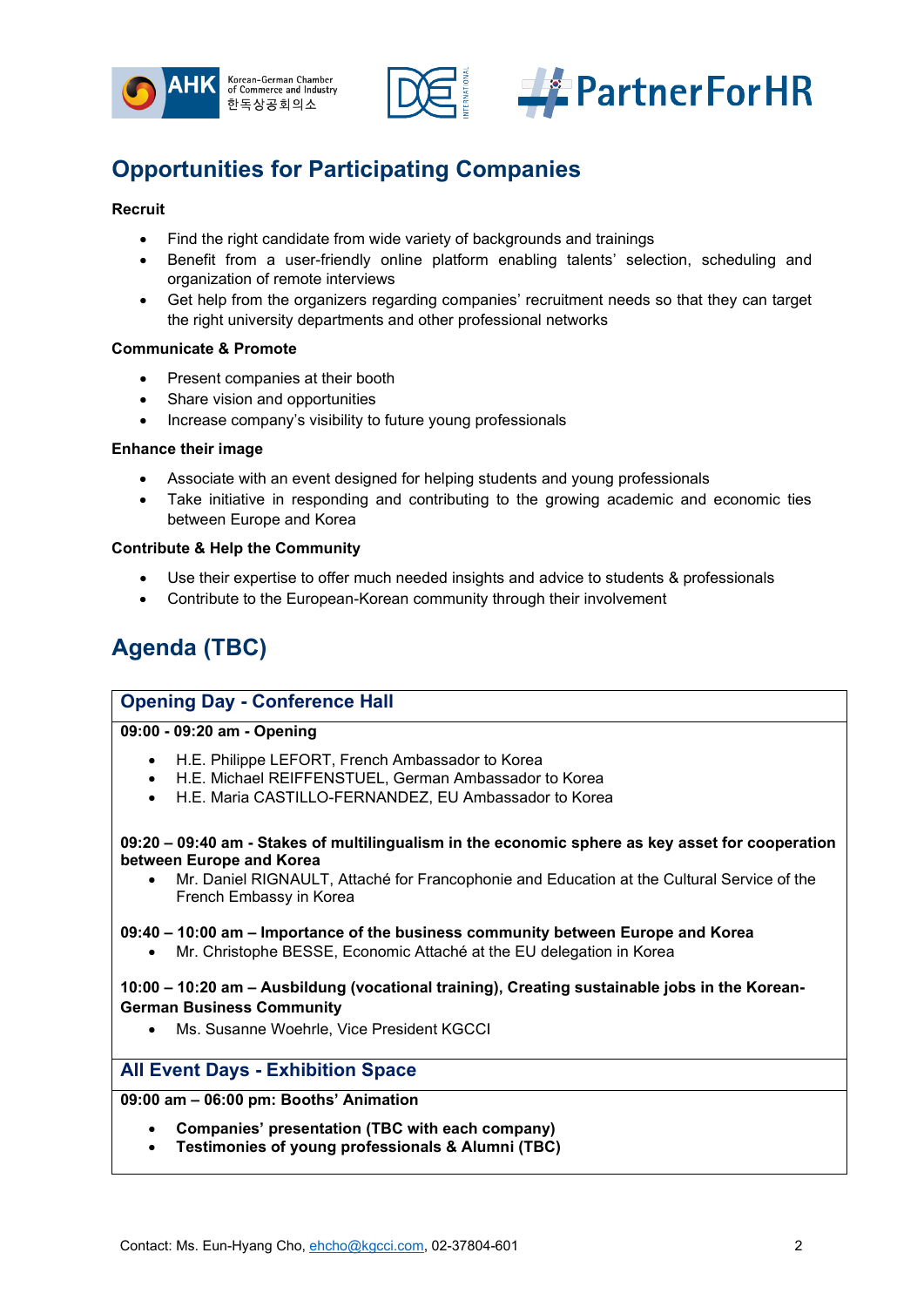



# <span id="page-3-0"></span>**Participation and Sponsorship Opportunities**

**Option 1: Booth Only** *The company is* 

*autonomous in setting up its booth (a tutorial is provided)*

**Members: FREE Non-Members: 350,000**

#### **Option 2: Booth + Support Services**

*The company receives support in setting up its booth:*

- 1:1 preparation meeting prior to the event
- Advises on booth's contents preparation (company's description, job descriptions, formats of networking tables, etc.)
- Booth set-up & back-office administration
- Communication with the platform's operators
- Counselling on booth's animation & special live support on the d-days
- Advise on candidates' selection

**Members: 1,000,000 KRW (excl. VAT) Non-Members: 1,350,000 KRW (excl. VAT)**

**Option 3: Booth + Support Services + Sponsorship** *We are providing different levels of brand exposure to the sponsors.*

> **SPONSOR TYPES (excl. VAT): Gold sponsor: 5,000,000 KRW Silver sponsor: 3,000,000 KRW**

|                                            | <b>SILVER</b> | <b>GOLD</b>  |  |
|--------------------------------------------|---------------|--------------|--|
| <b>EVENT</b>                               |               |              |  |
| VIDEO DISPLAY ON THE WELCOME PAGE          |               | X            |  |
| TOP PLACEMENT FOR BOOTHS                   |               | $\mathsf{X}$ |  |
| <b>BANNER DISPLAY ON SUBSCRIPTION PAGE</b> | X             | X            |  |
| SPONSOR BUTTON IN THE EVENT MENU           | X             | $\mathsf{x}$ |  |
| <b>BOOTH SET-UP SERVICES</b>               | X             | X            |  |
| <b>COMMUNICATION</b>                       |               |              |  |
| <b>EMAILS</b>                              |               |              |  |
| <b>LOGO</b>                                | X             | X            |  |
| <b>SNS</b>                                 |               |              |  |
| <b>LOGO</b>                                | X             | X            |  |
| <b>QUOTE FROM COMPANY</b>                  |               | X            |  |
| <b>PRESS RELEASE</b>                       |               |              |  |
| <b>LOGO</b>                                | X             | X            |  |
| <b>QUOTE FROM COMPANY</b>                  |               | X            |  |
| <b>COORGANIZERS &amp; PARTNERS WEBSITE</b> |               |              |  |
| <b>LOGO</b>                                | X             | X            |  |
| <b>QUOTE FROM COMPANY</b>                  |               | X            |  |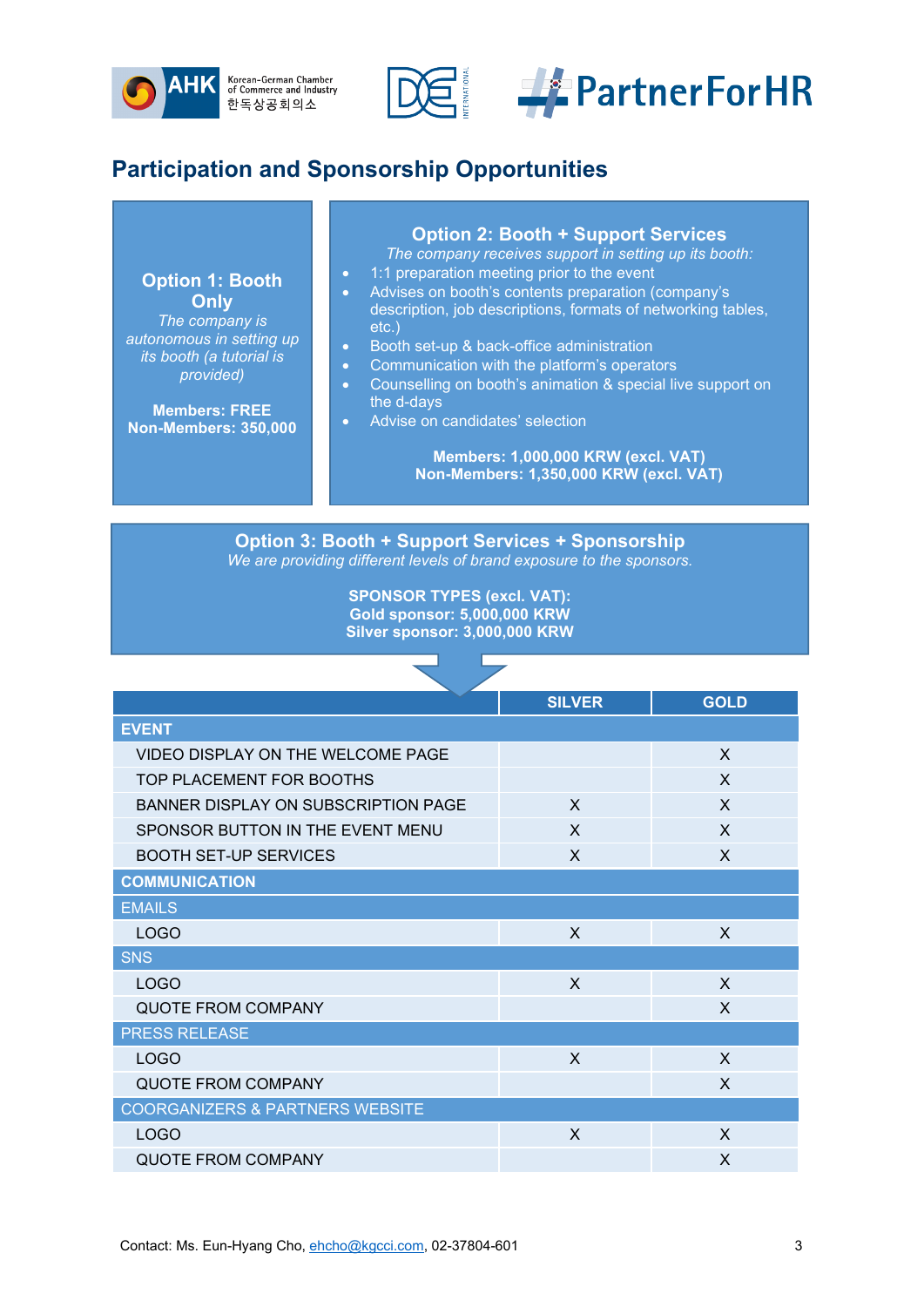





## <span id="page-4-0"></span>**The platform: Seekube**

#### **Companies will be able to:**

- Be displayed and meet candidates in a customized booth
- Select candidates, organize interviews
- Organize live sessions such as webinars and round table discussions

The platform operators will conduct connectivity tests before the event with each participating company as well as provide back-office support during the event. Each company can personalise their booth by providing contents to the platform operators.

#### **Candidates will be able to:**

- Upload resume and cover letters, register on company booth for interviews and webinars
- Navigate companies' custom booths and queue in a waiting line for getting a meeting with a company's representative
- Send their profile to companies, apply to companies' job offers and ask for interviews
- Join personal interviews and live sessions

The following pages include draft visualisations of the platform and its key features such as welcome page, matchmaking tools, conference hall and booth. Please note, the sponsors' logos will be displayed on all main pages.

## **Welcome Page**

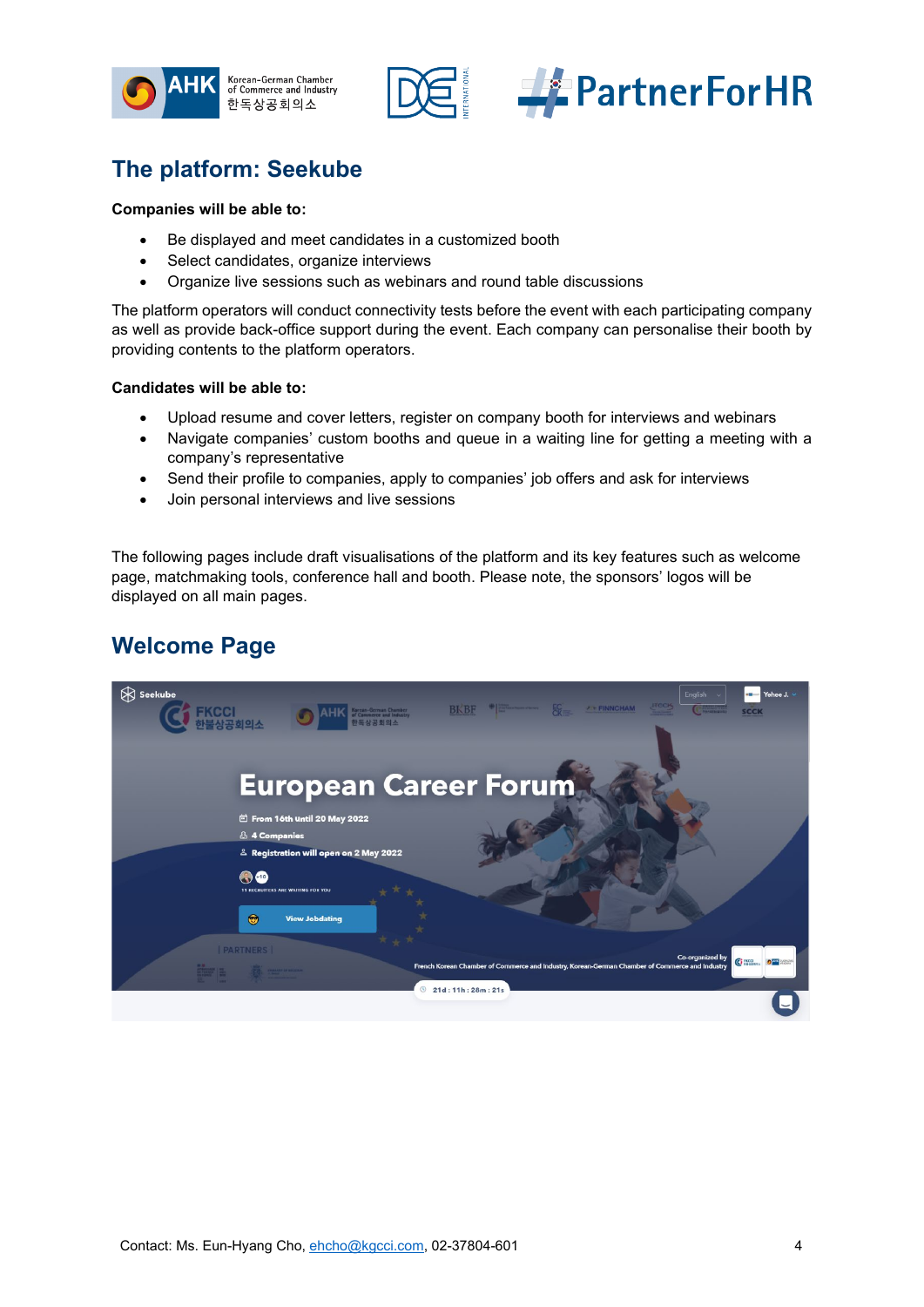





bilingual team of over 34 employees.

**Testing Text Session** 

台 17/05 - 16:30 (60 min)

 $24$  seats

# **Company Stand**

Features:

- Introduction of Company with text, videos and images
- Job Posts to arrange interviews between recruiters and candidates
- Live Sessions



EC Eun-Hyang C. @ Korean-German Chamber of Commerce and Industry

See more job offers

Test

 $\frac{8}{6}$  15 seats

台 17/05 - 16:00 (50 min)

Senior Finance Manager

**Our Live sessions** 

**Test KGCCI** 

 $20$  seats

**☆ 16/05 - 15:00 (30 min)**